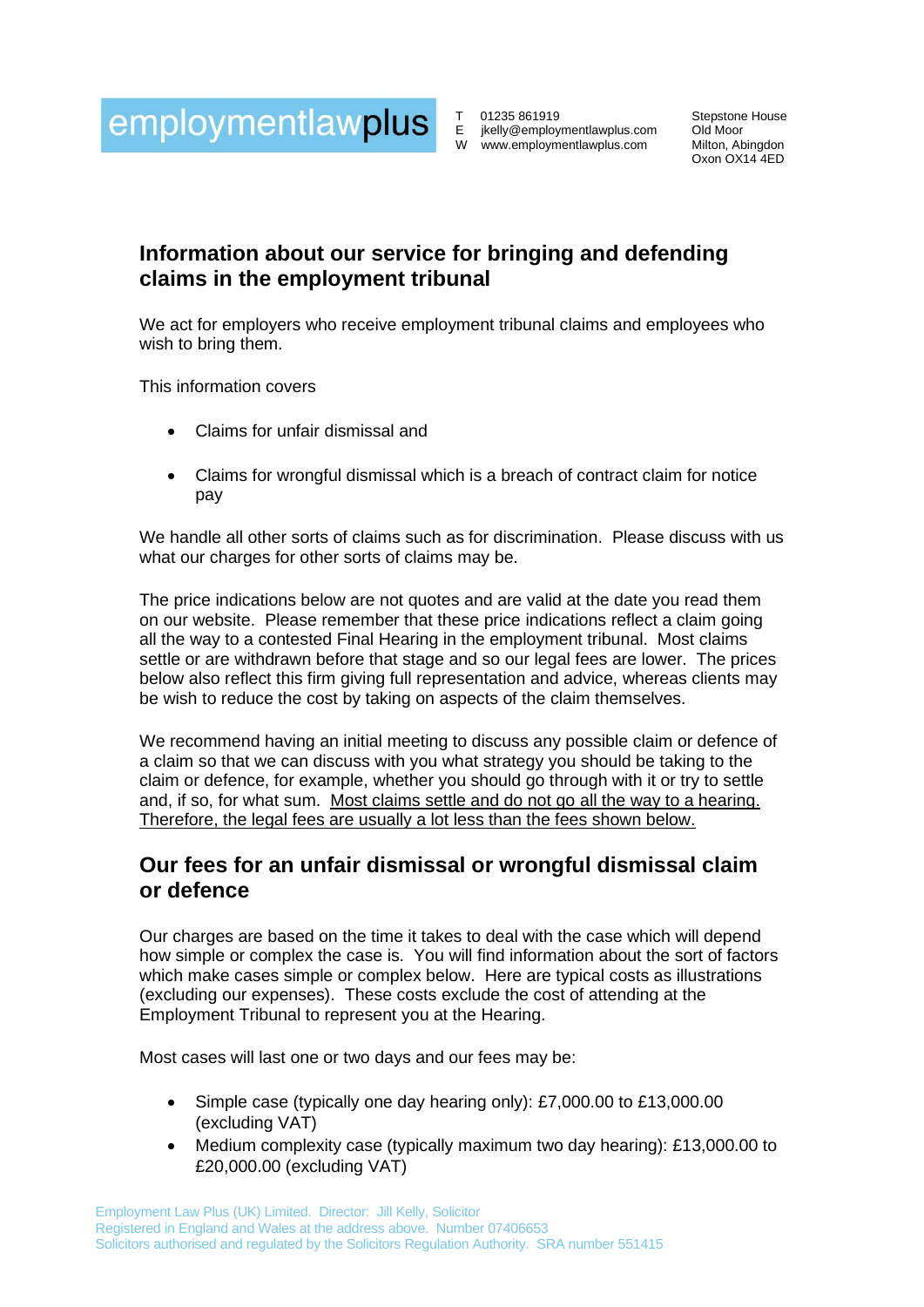Claims of automatic unfair dismissal e.g. if the claimant says they are dismissed after blowing the whistle on the employer will usually be high complexity cases.

Other non-exhaustive factors that could make a case more complex:

- Acting for employers tends to make the case more complex than acting for claimants because employers usually have more documents and there are usually more witnesses to speak to
- We receive instructions or have to advise more than one person at the client
- If acting for a claimant, he or she has several potential claims and needs to discuss and get advice on which ones to bring
- The claims involve complex legal issues and/or we need to do legal research into the issues
- The case involves unfair dismissal and wrongful dismissal
- The claim involves a complex factual background
- If it is necessary to make or defend or consider applications to amend claims or any other applications or to provide further information about an existing claim
- Defending claims that are brought by litigants in person
- Making or defending a costs application
- Complex preliminary issues such as whether the claimant is disabled (if this is not agreed by the parties)
- Attending hearings for a provisional decision given during the course of a legal action. This could be a hearing to discuss how the case will be managed to prepare it for hearing or a hearing for the tribunal to decide on a key issue in the claim
- A more than expected number of witnesses and relevant documents. For example, in unfair dismissal claims, we would expect the claimant to be his or her only claimant and the employer to call at most two witnesses
- An interpreter is required for us to communicate with you and/or for anyone attending the Hearing
- An unfair dismissal claim is one for constructive unfair dismissal
- There is a lot of history behind the claim
- An expert witness is required or expert's evidence is produced by the other party
- The other party to the dispute does not comply with orders made by the tribunal or delays in doing so, or only partially complies with them
- Our client acts in any other way which does not allow us to prepare the case in an efficient manner for example, it fails to give us information or instructions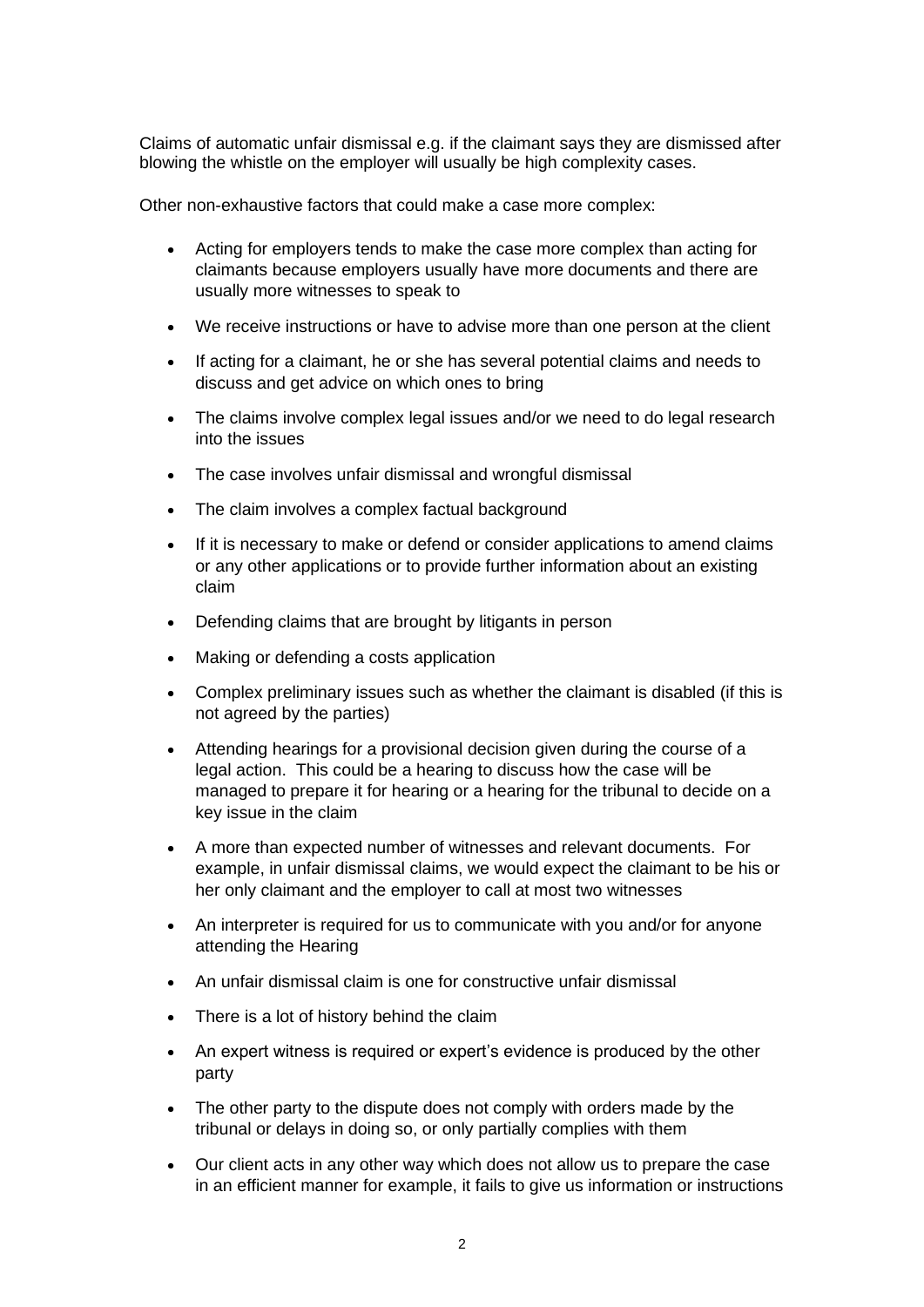which we request promptly or it fails to give us all relevant documents in one go

- Our client changes its evidence
- The client decides not to follow our advice
- Any meeting minutes relevant to the case are disputed by either party
- We require more than one meeting with our client or its witnesses to finalise their witness statements
- Our clients' witnesses give conflicting evidence
- The other party produces documents during the preparations for the Hearing which contain unexpected information or information which we need to investigate further or address
- The other party produces witness statements which raise new points which we need to address with our client and/or produce further witness statements for our client to address the points
- Our client chooses to redraft our documents or requires detailed or repeated explanations
- The parties are required by the tribunal to agree documents in advance of the final hearing such as a list of issues and the other party does not agree our proposal or we do not agree theirs
- The Tribunal orders the parties to prepare a list of agreed facts, chronologies or cast lists
- Our client chooses to be represented by a barrister and a conference with the barrister is required and/or the barrister is asked to advise on any aspect of the claim
- Any Hearing is adjourned or goes on for longer than estimated
- What sort of client you are see the hourly rates below
- A separate Hearing is required to decide on compensation to be awarded

High complexity cases will take longer than two days and the fees may then be (excluding the cost of representing you at the Hearing):

- High complexity case (typically three to 12 days of hearing): £28,000.00 to £76,000.00 (excluding VAT). The cost will be roughly correspondent to the number of hearing days with more hearing days resulting in higher costs
- Unusually high complexity case (typically more than 12 days of hearing): More than £76,000.00 (excluding VAT). The cost will be roughly correspondent to the number of hearing days with more hearing days resulting in higher costs

The exact amount charged will depend on the applicable hourly rate and the number of hours work which is required. Our usual hourly rates are currently as follows but are subject to review annually: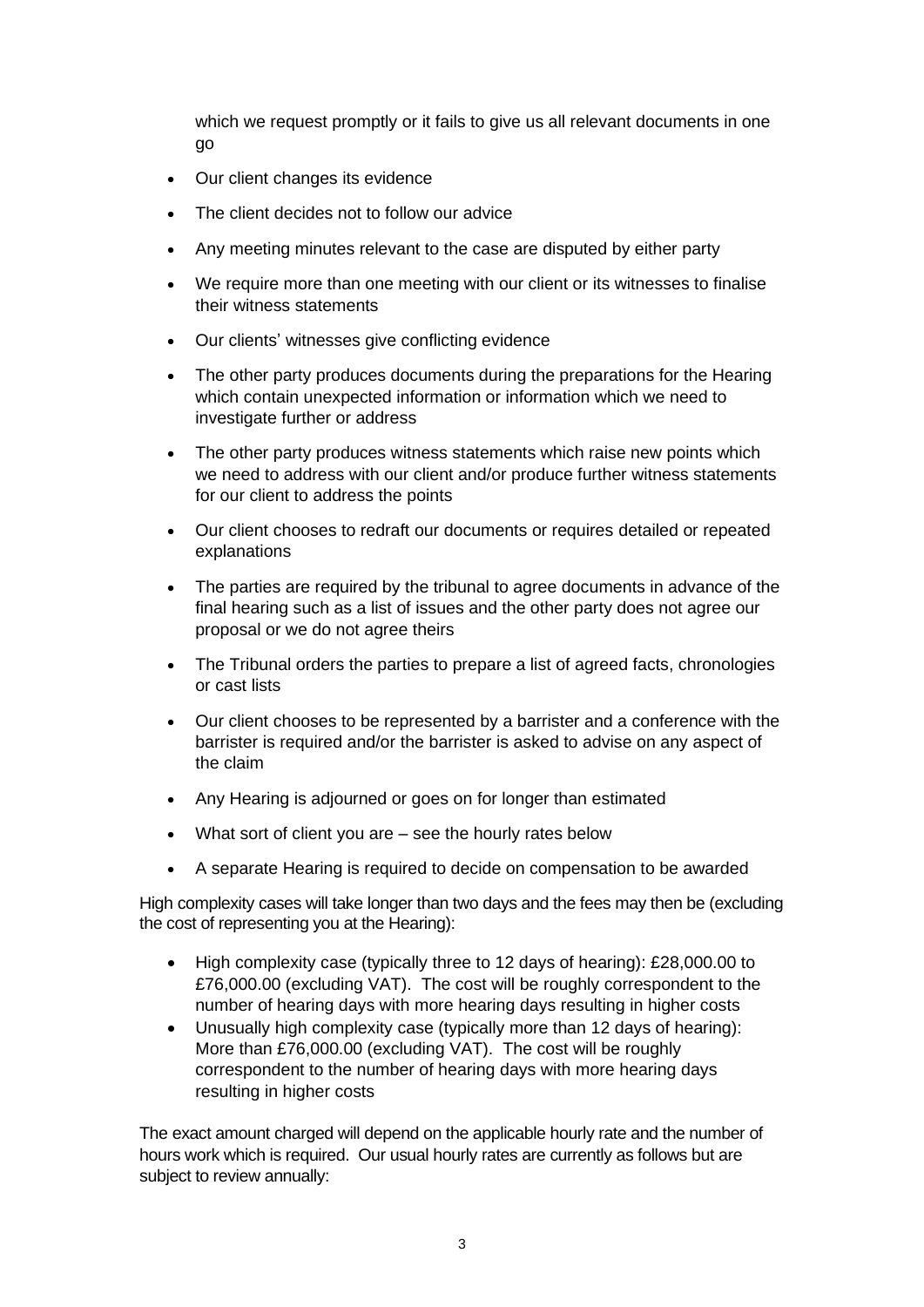- Corporate: £370 plus VAT
- Standard business: £295 plus VAT
- Small business: £275 plus VAT
- Individual: £295 plus VAT

There will be an additional charge for attending the Hearing. The charge will depend on the level of experience and expertise of the person whom you chose. On average, you would expect it to be £1500 - £2000 per day of Hearing.

#### **Disbursements**

The fee indications above do not include disbursements which are costs related to your matter that are payable to third parties such as our travelling costs or the costs of copying a large amount of paperwork for use in a hearing, the cost of instructing an expert witness to support the client's case or paying a barrister to represent you and/or advise on preparation for the hearing.

The cost of a barrister's fees for representing you at the Hearing are estimated above.

#### **The above fee indications do not include:**

- Settlement negotiations after the pre-claim conciliation stage
- Drawing up or negotiating a settlement document
- Attending or preparing for a mediation to try to settle the case
- Our client deciding to withdraw from the claim or defence
- Advice on the Judgment and whether to appeal or any appeal made by the other party
- Any appeals or review applications in relation to the Employment Tribunal's decision
- Advice on payment of sums due under a Judgment
- Making or responding to a subject access request for personal data

These will be charged at our hourly rate notified to you and we will update you as appropriate on likely fees.

## **Key stages in bringing and defending claims**

The fees set out above cover all of the work in relation to the following key stages of a claim:

- Taking your initial instructions, reviewing the papers and advising you on merits and likely compensation (this is likely to be revisited throughout the matter and subject to change)
- Entering into early claim conciliation to explore whether a settlement can be reached
- Preparing claim or response to claim
- Reviewing and advising on claim or response from other party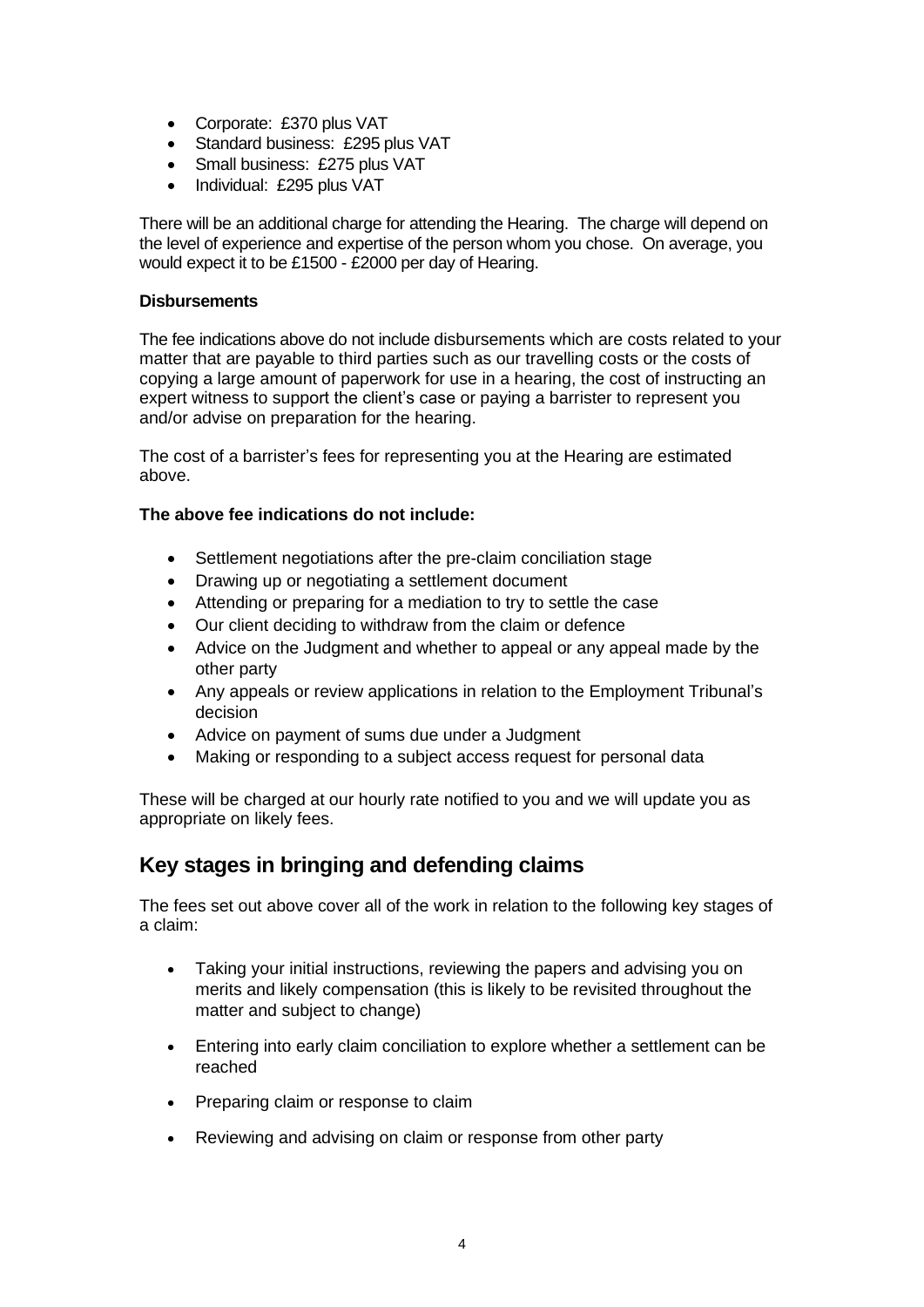- Preparing a schedule of loss for a claimant or commenting on it for the respondent
- Exchanging documents relevant to the issues with the other party and agreeing a file of documents to be used in the Hearing
- Taking witness statements, drafting statements and agreeing their content with witnesses
- Preparing bundle of documents
- Reviewing and advising on the other party's witness statements
- Preparing a list of issues, a chronology and/or cast list
- Preparing cross examination
- Preparing a skeleton argument
- Preparation and attendance at Final Hearing. The Final Hearing may be adjourned if the Tribunal cannot deal with it all and listed to continue at a later date

The stages set out above are an indication and they may not all apply in all cases. You may wish to handle the claim yourself and only have our advice in relation to some of the stages. This can also be arranged on your individual needs.

### **How long will my case take?**

The time that it takes from taking your initial instructions to the final resolution of your matter depends largely on the stage at which your case is resolved. If a settlement is reached during early conciliation, your case is likely to take two to six weeks. The claim could settle or the claimant may decide to withdraw their claim at any time.

If the claim proceeds to a Final Hearing, the time it takes will depend on the availability of the Tribunal to list your Hearing and whether a further Hearing is required to decide how much compensation to award. Short unfair dismissal cases without complications may take six to eight months unless there is a delay in listing the claim for Hearing by the Tribunal. This time frame is dependent on when the Tribunal is able to hear the case. We have little control over this. Cases that are listed to last more than two or three days are taking over a year to get to Hearing. Complex cases may take 18 months or more depending on Tribunal availability. This is just an estimate and will depend on how long the Employment Tribunal in your region is taking to list matters for Hearing.

### **Who will deal with my case?**

Jill Kelly will deal with your case. She is a highly experienced employment lawyer, recommended by the Legal 500 and Chambers Directory. See the "Your Lawyer" tab on our website. Further to discussion with you, it may be decided to appoint a barrister to represent clients at the Hearing, and also, in some cases, to advise on the case before the Hearing.